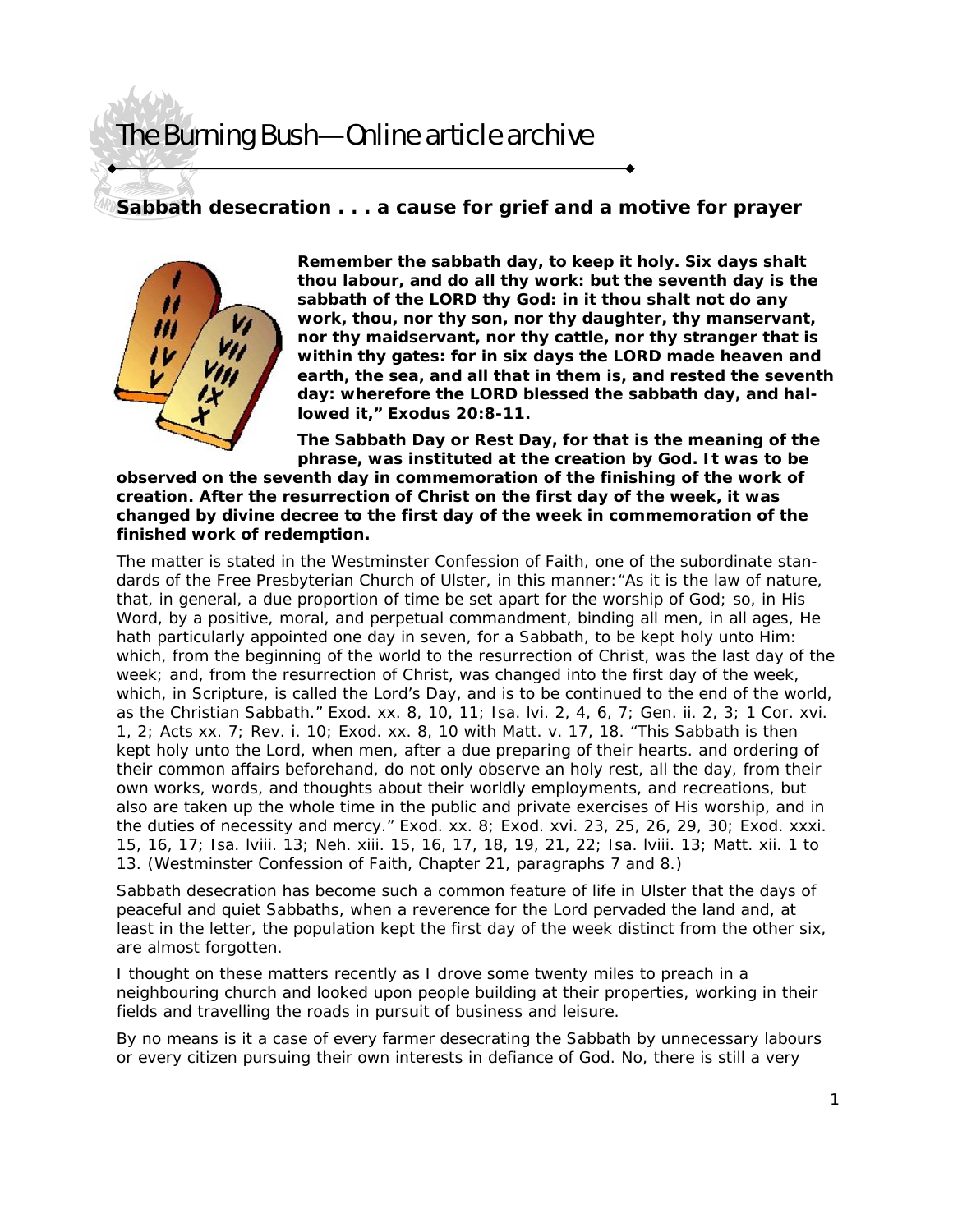large section of our society which reverences the Lord's Day to some degree at least. But there is a great contrast between the Sabbath activities of today and those of when I was a boy, admittedly a few years ago!

It must be said, that by and large, the Roman Catholic people are the chief offenders. There is little wonder that this is so. They have been taught that once they have fulfilled their obligations to God by attending Mass, then the rest of the day is their own to fill with whatever activities they desire. That rule used to mean that it was the Lord's Day afternoon before there was a witnessing of large scale desecration of the Fourth Commandment by the Roman Catholic population. The recent trend toward Saturday evening Mass, has resulted in the whole of the Sabbath being devoted to the pursuit of work, sport and pleasure in defiance of God. How wrong is that religion which facilitates the breach of God's Law.

Of course, this is not just a feature of the Roman Catholic church. Recently, in the Omagh area, a Church of Ireland rector sought to gather funds for an extension to his church hall by catering for those attending a vintage car rally, which took place on Lord's Day 24th August at Seskinore Forest Park. The one thing that is not extended through Sabbath desecration is the honour and glory of God, though doubtless the new extension to the hall will be duly opened by some episcopalian dignatory "to the glory of God"!

Sabbath breaking may be deemed a development of minor consequence and in keeping with modern thinking, even among some Christians. The chief reason for such a view of what is a serious sin is the anti-Sabbatarian teaching, propagated by those greatly influenced by modern American dispensationalists who would dismiss the application of the Fourth Commandment to this age. This view is held in defiance of the plain teaching of the Holy Scriptures, the irrefutable arguments of many notable writers on the subject and the providential dealings of God with His people in revival.

The moving of the Holy Ghost upon the sinner, which leads to his conversion, results in a revering of the Law of God, the Fourth Commandment most notably. The changes that conversion intiates are chiefly seen in a withdrawing from all activities not in keeping with devoting the Sabbath Day unto the Lord.

The decline of Sabbath keeping is a major blow against evangelism. That which was a weekly reminder to the whole community of eternal issues and the inevitable dawn of that day when all men shall give an account to God for the deeds they have committed, served the cause of the gospel well. Many today are hindered from attending the house of God by the increase in seven-day trading. Indeed, many large companies make willingness to work on the Lord's Day a condition of employment.

The creed of God has been replaced by the creed of greed and that with undoubted eternal consequences.

God's view of Sabbath desecration is rarely considered. It is best illustrated by the prominence God gives it when indicting His people Israel for the sins which brought about His judgment upon them in the Babylonian captivity. "If thou turn away thy foot from the sabbath, from doing thy pleasure on my holy day; and call the sabbath a delight, the holy of the LORD, honourable; and shalt honour him, not doing thine own ways, nor finding thine own pleasure, nor speaking thine own words: then shalt thou delight thyself in the LORD;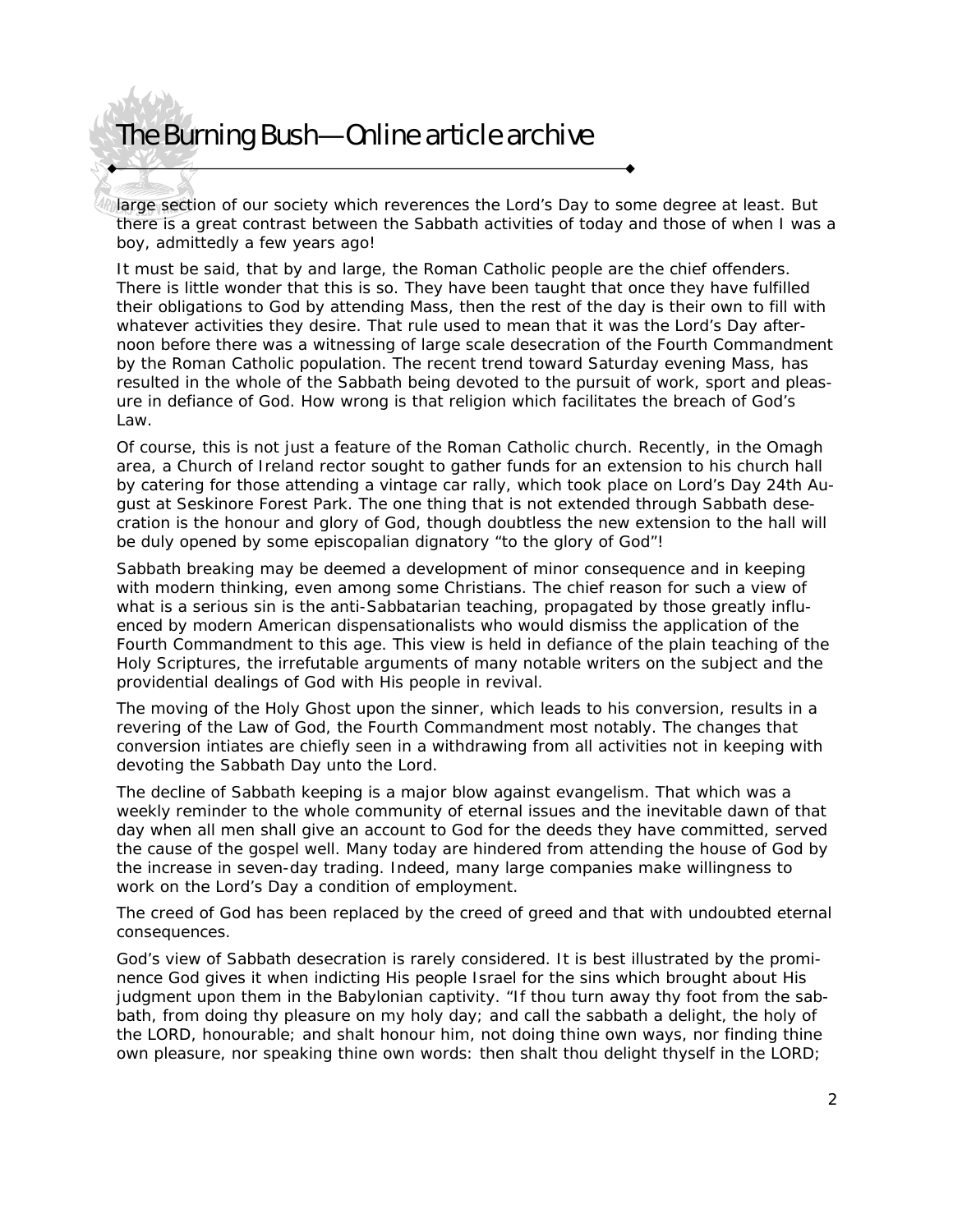and I will cause thee to ride upon the high places of the earth, and feed thee with the heritage of Jacob thy father: for the mouth of the LORD hath spoken it," Isaiah 58:13- 14."Thus saith the LORD; take heed to yourselves, and bear no burden on the sabbath day, nor bring it in by the gates of Jerusalem; neither carry forth a burden out of your houses on the sabbath day, neither do ye any work, but hallow ye the sabbath day, as I commanded your fathers. But they obeyed not, neither inclined their ear, but made their neck stiff, that they might not hear, nor receive instruction. And it shall come to pass, if ye diligently hearken unto me, saith the LORD, to bring in no burden through the gates of this city on the sabbath day, but hallow the sabbath day, to do no work therein; then shall there enter into the gates of this city kings and princes sitting upon the throne of David, riding in chariots and on horses, they, and their princes, the men of Judah, and the inhabitants of Jerusalem: and this city shall remain for ever. . . . But if ye will not hearken unto me to hallow the sabbath day, and not to bear a burden, even entering in at the gates of Jerusalem on the sabbath day; then will I kindle a fire in the gates thereof, and it shall devour the palaces of Jerusalem, and it shall not be quenched," Jeremiah 17:21-25, 27.

Clearly, Sabbath desecration was a major cause of the judgment that befell Israel in the 6th century BC. Sabbath breaking is a provocation to God. It is a blatant and arrogant dismissing of His person and Word. "Her priests have violated my law, and have profaned mine holy things: they have put no difference between the holy and profane, neither have they shewed difference between the unclean and the clean, and have hid their eyes from my sabbaths, and I am profaned among them," Ezekiel 22:26. Such a defiance met with a terrible response from the Lord back then, and will again.

Sabbath desecration illustrates the ungodliness of the human heart and man's unfittedness for heaven. The natural heart of man delights in that which God deplores and despises that in which the Lord delights. "Because the carnal mind is enmity against God: for it is not subject to the law of God, neither indeed can be," Romans 8:7. This is why natural man hates the Sabbath as instituted by God. Man the sinner hungers and thirsts for sin. He is repelled by the atmosphere of a reverence for the God of the Bible and so tramples upon the Sabbath. He would put God from his mind rather than devote a day to remembering the Lord and His commandments. This is vividly illustrated for us by Adam and Eve running and hiding from the presence of the Lord in the Garden of Eden as one of the first acts committed after their fall into sin. "And they heard the voice of the LORD God walking in the garden in the cool of the day: and Adam and his wife hid themselves from the presence of the LORD God amongst the trees of the garden," Genesis 3:8. Fellowship with God, once their delight, is now something detested.

It never seems to occur to the sabbath breaker that his activities declare him unfit for heaven. How can one who loathes the atmosphere of a weekly Sabbath possibly hope to enjoy an eternal Sabbath?

The Sabbath day is but a foreshadowing and a foretaste of heaven."There remaineth therefore a rest (Sabbath-keeping) to the people of God," Hebrews 4:9. Heaven is a place where the atmosphere of an eternal Sabbath prevails. "Nevertheless we, according to his promise, look for new heavens and a new earth, wherein dwelleth righteousness," 2 Peter 3:13.

He who despises the weekly Sabbath cannot enter heaven, the eternal Sabbath-keeping.